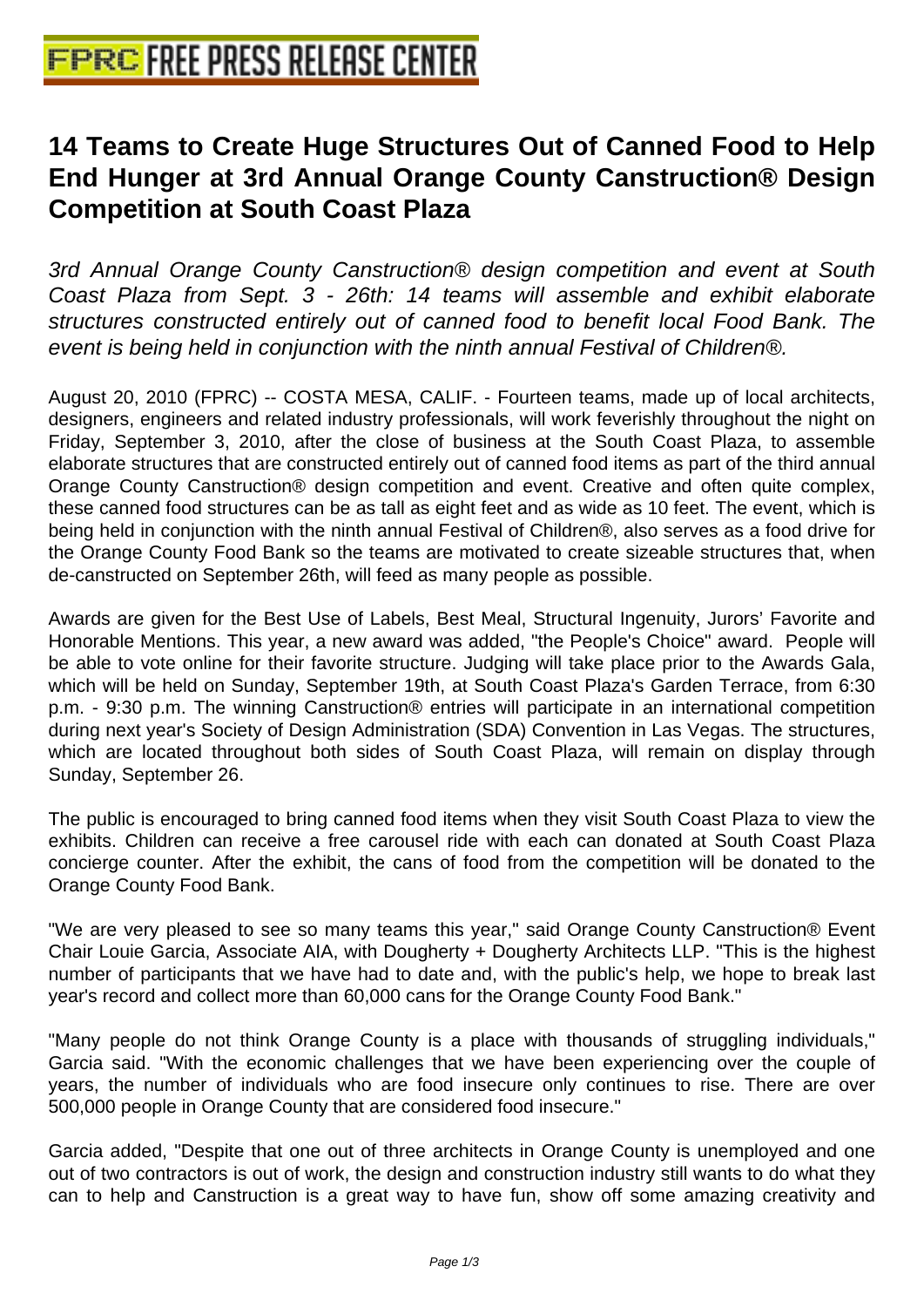Companies like KTGY Group, Inc. have gotten their staff, friends and clients involved with the Canstruction® event. "As a company we look for ways to help others and foster fun and team building. Whether it is Build Day at Habitat For Humanity, assisting with HomeAid projects or Canstruction®, we enjoy giving back to the people in the communities where we work, and we have encouraged those that we work with to do the same," said one of KTGY's Canstruction® team members Benjamin Kasdan, AIA, LEED AP and project designer.

"The past year, for our industry has felt like a trip down Alice's rabbit hole, but it seems like the picture might be clearing a bit and this leaves us grinning," Kasdan stated. "So, this year KTGY is building a giant Cheshire Cat out of cans. The structure will contain more than 6,000 cans of food and will be over five feet tall."

In addition to KTGY, the following companies are scheduled to participate in the Orange County Canstruction® event: CH2MHill, Disneyland Design & Engineering, Suffolk, Fashion Institute of Design & Merchandising (FIDM), LIONAKIS, HPI Architects, FLUOR, Dougherty + Dougherty Architects LLP, HMC Architects, Ware Malcomb, RBF Consulting, MHP Structural Engineers and Jacobs Engineering Group Inc.

"We have as much fun participating in the Canstruction® competition as we do admiring the creativity of our fellow Canstruction® competitors," Kasdan noted. "We hope the public will enjoy the displays and want to bring canned food items to donate to the Food Bank."

According to Mark Lowry, director of the Orange County Food Bank, "Since January 2009, the requests for food assistance from the Food Bank have more than doubled, which has stretched our resources beyond our capacity. Events like Orange County Canstruction® go a long way in helping us serve those that are in need, one can at a time."

Lowry stated that last year the Food Bank distributed over 19,000,000 pounds of food. In addition to the 23,000 people that the Food Bank serves directly each month, it provides food and personal care items to nearly 400 local charities, including churches, senior centers, shelters, soup kitchens, and social service agencies. These organizations serve the homeless, disabled persons, seniors on fixed incomes, the unemployed and the working poor. Approximately 18,000 Orange County Food Bank volunteers assist in the sorting, packing and distribution of food.

"Whether it is donating canned items, money and/or your time, you CAN make a difference in the lives of others," Lowry added. See www.ocfoodbank.org.

Orange County Canstruction® occurs every September in conjunction with the Festival of Children at South Coast Plaza. The very first Canstruction® event was held in 1992 in Seattle, Washington. The Seattle Chapter of the Society of Design Administration (SDA) held a food drive among architectural and engineering firms in the Seattle area. A team of architects and engineers was chosen to build something out of all the cans assembled. Staring at a sea of cans, they decided to make a topographical map of the state of Washington. All of the food collected from the food drive was donated to the Seattle Second Harvest Food Bank, Food LifeLine. Their efforts resulted in a full range of coverage in the Seattle newspaper and the term "Canstruction"® was coined.